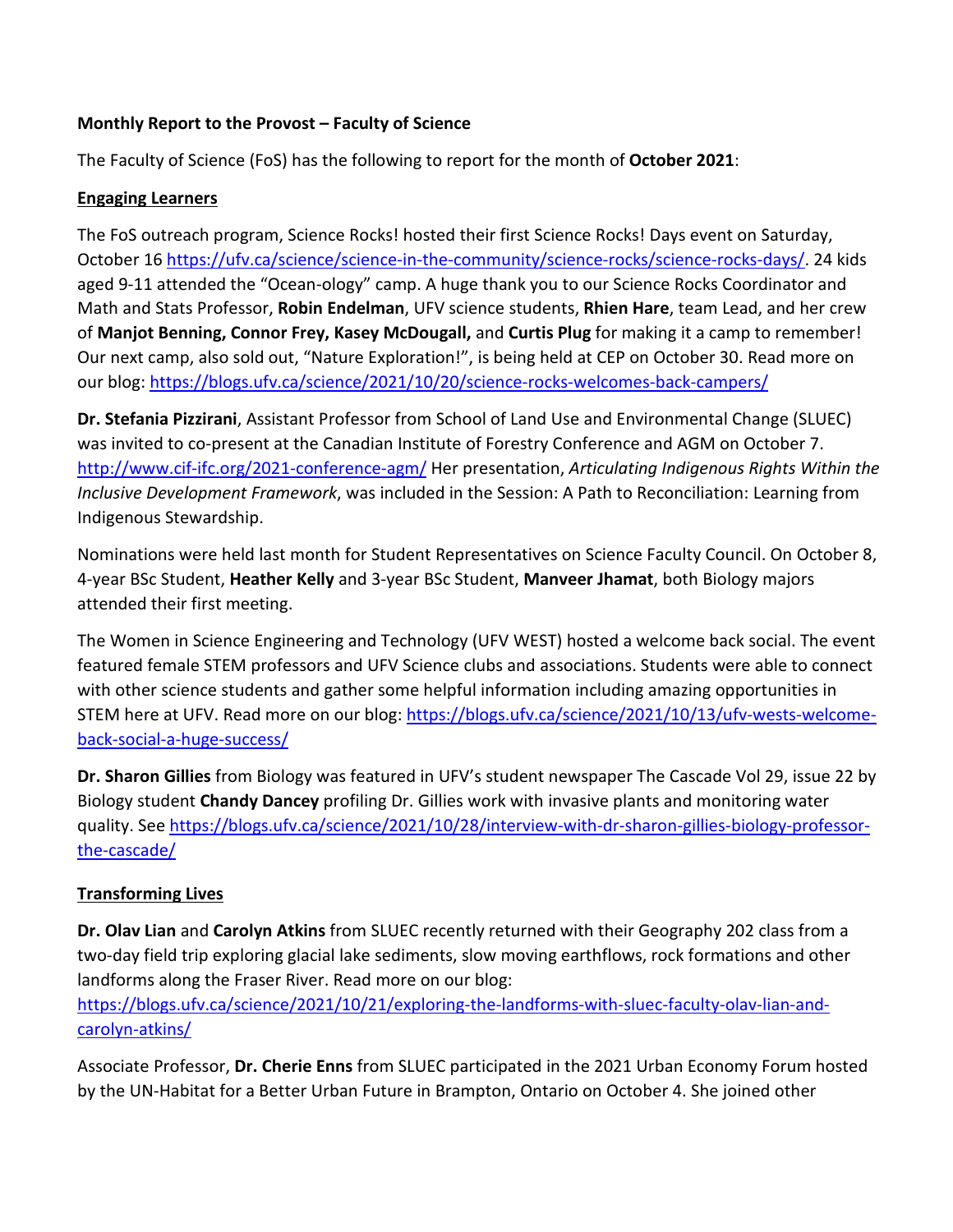national and international presenters on a panel regarding Harnessing Urban Youth to Transform our Urban Communities. https://www.ueforum.org/uef-2021

Chemistry Professor **Dr. Noham Weinberg** and Chemistry LTA Instructor, **Dr. Jake Spooner** submitted a grant application, as co-investigators, to the Petroleum Research Fund of the American Chemical Society for \$70,000 over 3 years. Most of the funds will be dedicated to undergrad student salaries. The project title is: Thermodynamic Stability of Petroleum Hydrocarbons at Geochemical Conditions. Dr. Spooner also submitted an abstract for an oral presentation at the American Physical Society March Meeting 2022 in Chicago, Illinois. The presentation: A Newtonian Algorithm for Constant Pressure Molecular Dynamics with Periodic Boundary Conditions has also been submitted to the Journal of Molecular Physic (see bibliography information below).

# **Building Community**

Biology Assistant Professor and EFCIE Faculty Associate, **Dr. Sandra Gillespie**, held a webinar for the Esposito Family Centre for Innovation and Entrepreneurship Conservation as Innovation: The Role of Biodiversity in Agriculture on October 20. She discussed the ways in which biodiversity and restoration efforts on farms can benefit farmers while simultaneously contributing to biodiversity conservation. Her presentation will be available on the EFCIE video gallery here: https://ufv.ca/innovationentrepreneurship/upcoming-efcie-events/video-gallery/

The Indigenous peer mentors and coordinators joined Biology Associate Professor, **Dr. Alan Reid**, for a guided walking tour around the Abbotsford campus on October 15. He introduced them to plants on campus that are culturally significant and toured the new Indigenous Garden. The journey lasted about 3 hours as the peers were very engaged. Alan also joined a group for fall planting of spring-flowering bulbs at the CEP Shakespeare Reconciliation Garden and provided an orientation to the garden and plants.

Associate Professor, **Dr. Cherie Enns** from SLUEC with other partner organizations from around the globe received confirmation from the Social Science and Humanities Research Council that the Migration and Food Insecurity in the Global South: Interactions, Impacts, and Remedies (MiFOOD) Project is now official. The goal of the MiFOOD Project is to design and implement a new and innovative high-impact global research and knowledge mobilization agenda focused on the neglected interactions between migration and food security within the Global South. The public launch is scheduled for December 13, 2021, and to be hosted by the Balsillie School of International Affairs, University of Waterloo. More information on the \$2.5 million awarded to the project: https://bit.ly/3nfIsAL

SLUEC Instructor, **Dr. Talha Qadri's,** submitted abstract "NS45A-0463 - An Integrated Approach for Site Characterization to Understand the Seismic Vulnerability of the Attock City, Pakistan" was accepted by the American Geophysical Union (AGU) Fall Meeting in December 2021. In addition, he will be working as a Guest Editor for a special issue of MDPI-Energies (Impact Factor 3.004) on "New Insights into Reservoir 3D Modeling and Simulation" to be submitted in May 2022.

https://www.mdpi.com/journal/energies/special\_issues/reservoir\_3d\_modeling#editors

The Faculty of Science sponsored the 3-part chillTV-produced mini-series "Climate Crisis!" with UFV Professor Emeritus, **Dr. Tim Cooper**. Having delivered close to 200 lectures on the subject during his